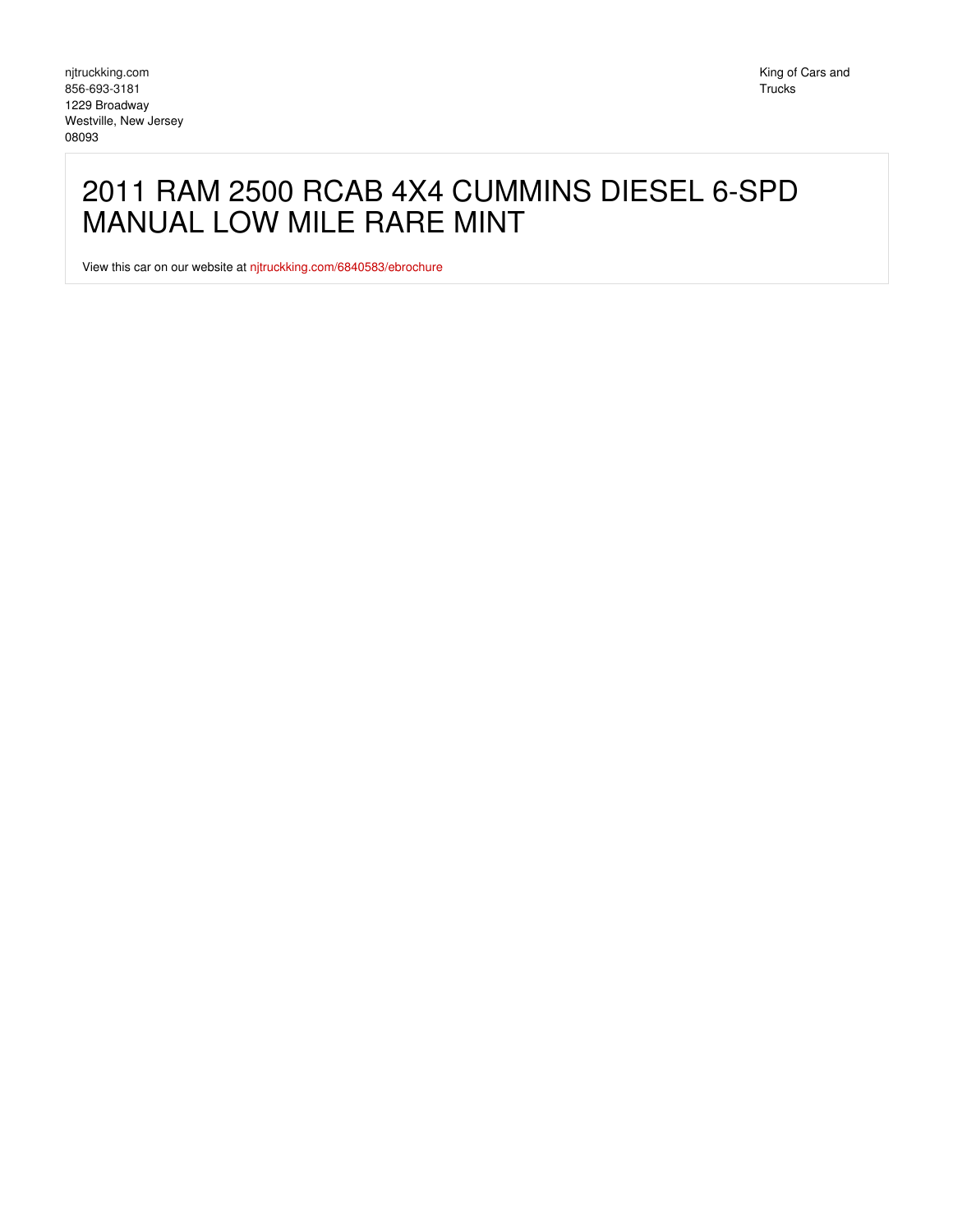



# Our Price **\$29,900**

## **Specifications:**

| Year:                     | 2011                                             |
|---------------------------|--------------------------------------------------|
| VIN:                      | 3D7LT2EL3BG599659                                |
| Make:                     | RAM 2500 RCAB 4X4 CUMMINS                        |
| Model/Trim:               | DIESEL 6-SPD MANUAL LOW MILE<br><b>RARF MINT</b> |
| Condition:                | Pre-Owned                                        |
| Body:                     | Pickup Truck                                     |
| <b>Exterior:</b>          | Red                                              |
| Engine:                   | 6.7L I6 CUMMINS TURBO DIESEL<br><b>ENGINE</b>    |
| Interior:                 | Gray                                             |
| Transmission:             | 6-SPEED MANUAL TRANSMISSION<br>W/OD              |
| Mileage:                  | 101,013                                          |
| Drivetrain:               | 4 Wheel Drive                                    |
| RARE RCAB 6-SPEED CUMMINS |                                                  |
| KILLER LOOK!              |                                                  |

2011 RAM 2500 SRW 4X4 6.7L CUMMINS TURBO DIESEL REG CAB 6-SPEED MANUAL TRANSMISSION ( 101,013 ORIGINAL / ACTUAL MILES ) EXCELLENT CONDITION RUNS AND DRIVES 100% KILLER LOOK TO IT! 20" WHEELS ON 33" TIRES! UNDERSIDE IN EXCELLENT CONDITION ALWAYS SERVICED AND DETAILED RARE FIND WILL NOT LAST! DON'T SNOOZE AND LOSE THIS ONE ! \$29,900 CALL / TEXT ROB 856-381-6621 WITH ANY QUESTIONS

2011 RAM 2500 RCAB 4X4 CUMMINS DIESEL 6-SPD MANUAL LOW MILE RARE MINT King of Cars and Trucks - 856-693-3181 - View this car on our website at[njtruckking.com/6840583/ebrochure](https://njtruckking.com/vehicle/6840583/2011-ram-2500-rcab-4x4-cummins-diesel-6-spd-manual-low-mile-rare-mint-westville-new-jersey-08093/6840583/ebrochure)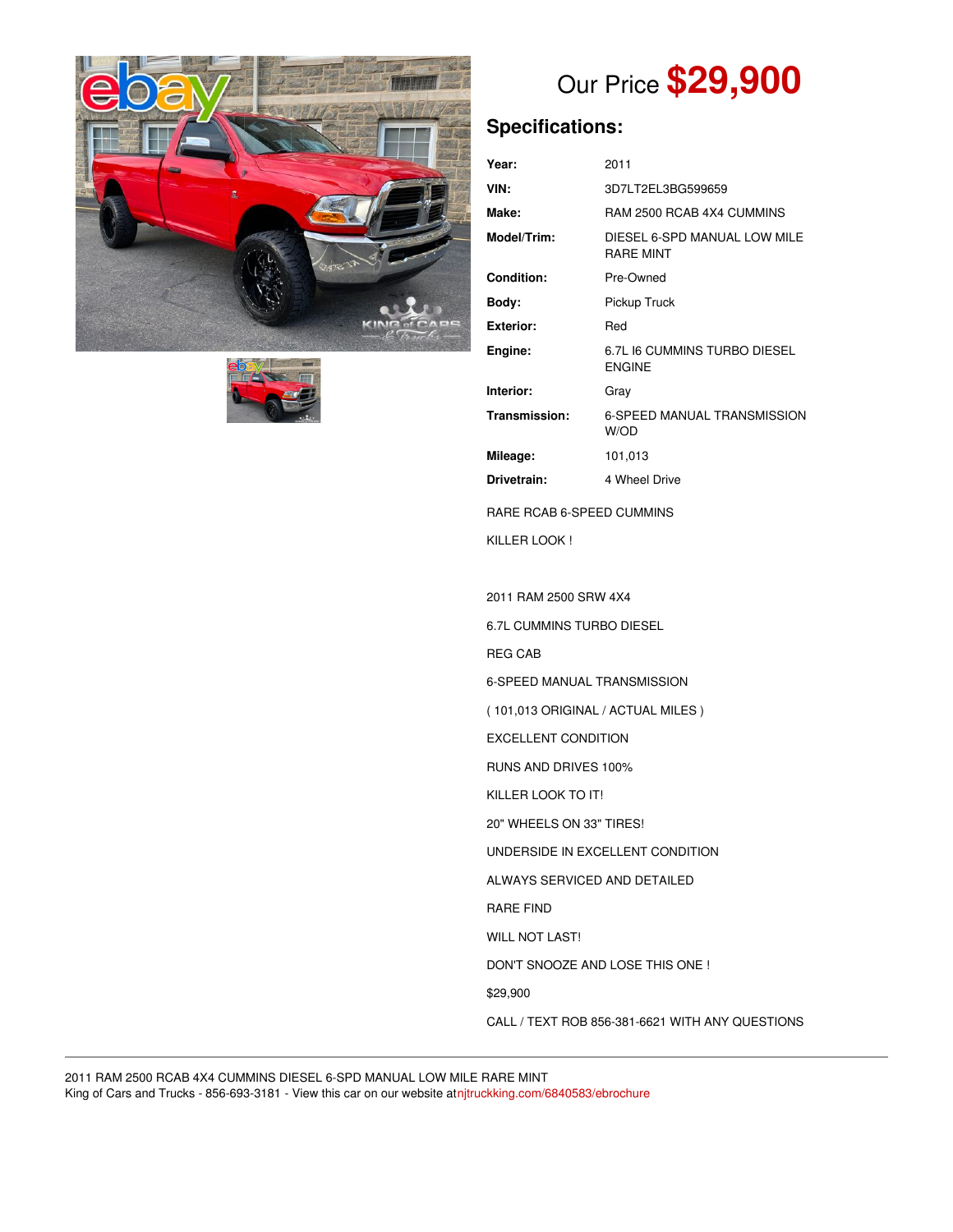

2011 RAM 2500 RCAB 4X4 CUMMINS DIESEL 6-SPD MANUAL LOW MILE RARE MINT King of Cars and Trucks - 856-693-3181 - View this car on our website at[njtruckking.com/6840583/ebrochure](https://njtruckking.com/vehicle/6840583/2011-ram-2500-rcab-4x4-cummins-diesel-6-spd-manual-low-mile-rare-mint-westville-new-jersey-08093/6840583/ebrochure)

### **Installed Options**

#### **Interior**

- 120-MPH primary speedometer- 12V pwr outlet- 4-spoke steering wheel- Air conditioning
- Behind seat storage bin- Black instrument panel bezel- Black vinyl floor covering
- Driver/passenger assist handles- Dual visors- HD vinyl 40/20/40 split bench seat
- Instrument cluster w/display screen- Mini floor console- Pwr accessory delay
- Rear dome lamp- Rearview day/night mirror- Sentry Key theft deterrent system
- Tilt steering column- Vehicle info center

#### **Exterior**

- Locking tailgate- Rear wheel spats- Tinted glass
- Variable speed intermittent windshield wipers Vendor painted cargo box tracking
- Winch-type tire carrier- LT245/70R17E all-season BSW tires- Halogen headlamps
- Gray front bumper- Full size spare tire- Front wheel spats- Front license plate bracket
- Front bumper sight shields- Front air dam- Fixed rear window
- Dark gray rear bumper w/step pads Center hub- Cargo lamp- Bright grille
- Body color fuel filler door- Black headlamp filler panel- Black door handles
- Automatic headlamps- 6" x 9" manual mirrors -inc: black mirror caps
- 17" x 7.5" styled steel wheels 17" steel spare wheel

#### **Safety**

- 120-MPH primary speedometer- 12V pwr outlet- 4-spoke steering wheel- Air conditioning
- Behind seat storage bin- Black instrument panel bezel- Black vinyl floor covering
- Driver/passenger assist handles- Dual visors- HD vinyl 40/20/40 split bench seat
- Instrument cluster w/display screen- Mini floor console- Pwr accessory delay
- Rear dome lamp- Rearview day/night mirror- Sentry Key theft deterrent system
- Tilt steering column- Vehicle info center

#### **Mechanical**